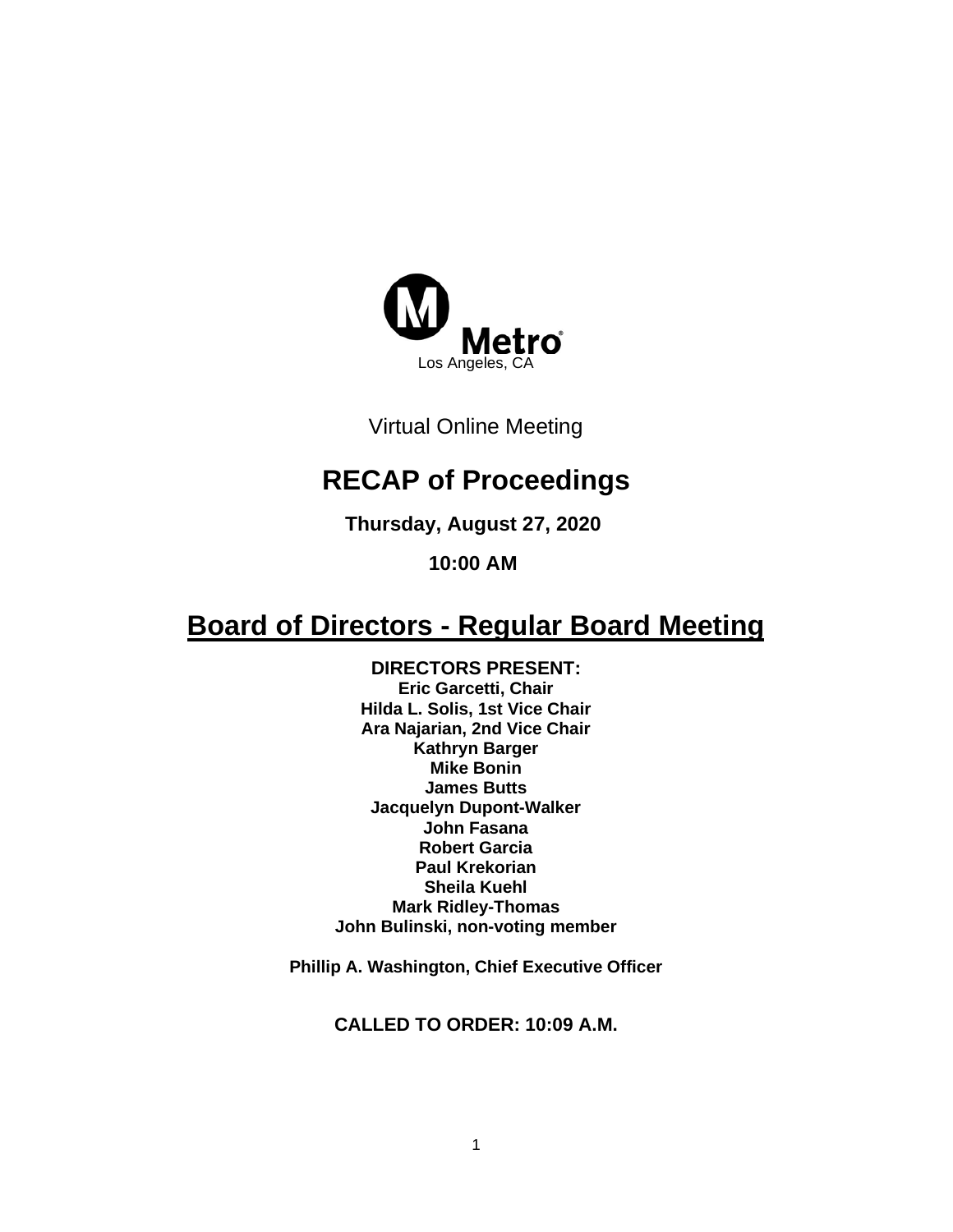## **ROLL CALL**

1. APPROVED Consent Calendar Items: 2, 5, 6, 7, 12, 13, 14, 17, 19, 20, 26, 31, 33, 36, 38, 41, 43, 45, and 47.

Consent Calendar items were approved by one motion except for items 12 and 20 which were held by a Director for discussion and/or separate action.

| <b>KB</b> | <b>MRT</b> | JF | <b>JDW</b> | $MB$ EG $\vert$ | <b>HS</b> | <b>AN</b> | <b>RG</b> | $\overline{AB}$ | <b>PK</b> |  |
|-----------|------------|----|------------|-----------------|-----------|-----------|-----------|-----------------|-----------|--|
|           |            |    |            |                 |           |           |           |                 |           |  |

## **2. SUBJECT: MINUTES 2020-0447**

APPROVED ON CONSENT CALENDAR Minutes of the Regular Board Meeting held June 25, 2020.

## **3. SUBJECT: REMARKS BY THE CHAIR 2020-0575**

RECEIVED remarks by the **Chair.**

| KB | <b>MRT</b> | JF' | $ $ JDW $ $ | $MB$ EG $\vert$ | HS | AN / | <b>RG</b> | JB' |  |  |
|----|------------|-----|-------------|-----------------|----|------|-----------|-----|--|--|
|    |            |     |             |                 |    |      |           |     |  |  |

## **4. SUBJECT: REPORT BY THE CHIEF EXECUTIVE OFFICER 2020-0576**

RECEIVED report by the **Chief Executive Officer.** 

| <b>KB</b> | <b>MRT</b> | $\vert$ JF $\vert$ JDW $\vert$ MB $\vert$ EG $\vert$ HS $\vert$ |  |  | AN   RG | JB | <b>PK</b> |  |
|-----------|------------|-----------------------------------------------------------------|--|--|---------|----|-----------|--|
|           |            |                                                                 |  |  |         |    |           |  |

| $PK = P$ . Krekorian | $HS = H$ . Solis    | $KB = K$ . Barger         | $RG = R$ . Garcia |
|----------------------|---------------------|---------------------------|-------------------|
| $JF = J$ . Fasana    | $JB = J.$ Butts     | $JDW = J$ . Dupont-Walker |                   |
| $JH = J$ . Hahn      | $EG = E$ . Garcetti | $MRT = M$ . Ridley-Thomas |                   |
| $MB = M.$ Bonin      | $SK = S$ . Kuehl    | $AN = A$ . Najarian       |                   |

#### **\*\*\*\*\*\*\*\*\*\*\*\*\*\*\*\*\*\*\*\*\*\*\*\*\*\*\*\*\*\*\*\*\*\*\*\*\*\*\*\*\*\*\*\*\*\*\*\*\*\*\*\*\*\*\*\*\*\*\*\*\*\*\*\*\*\*\*\*\*\*\*\*\*\*\*\*\*\*\*\*\*\*\*\*\*\***

**LEGEND: Y = YES, N = NO, C = HARD CONFLICT, S = SOFT CONFLICT ABS = ABSTAIN, A = ABSENT, P = PRESENT**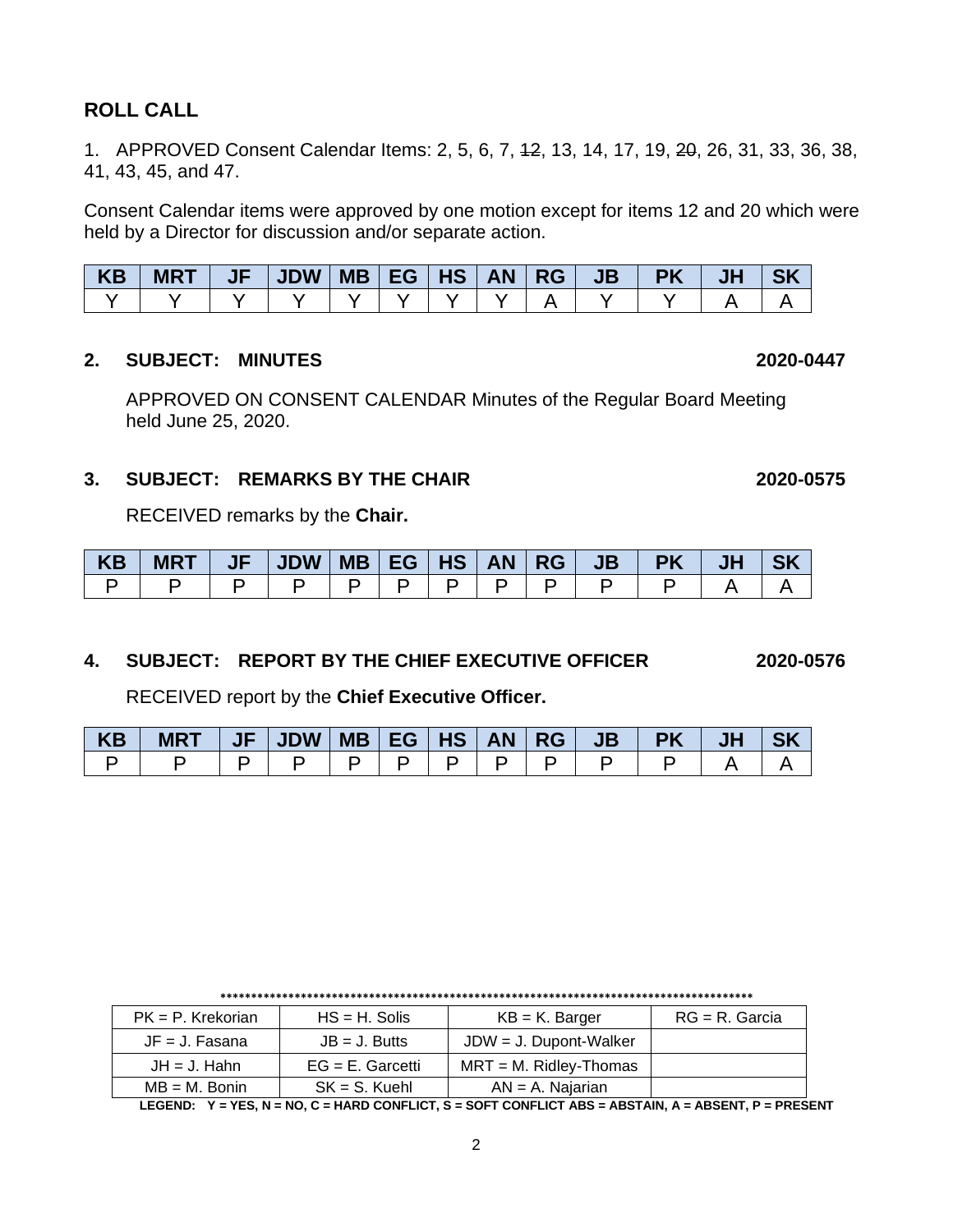## **5. SUBJECT: SALE OF EASEMENTS - SOUTHWEST YARD 2020-0483**

AUTHORIZED ON CONSENT CALENDAR the Chief Executive Officer ("CEO") to execute documents to sell various permanent and temporary easements ("Easements") as described in Exhibit A in a portion of the Southwest Yard Maintenance Facility located at 5623 - 5698 West Arbor Vitae Street to the City of Los Angeles World Airport ("LAWA") for the amount of **Six Hundred Fifty-Six Thousand and Ninety-One Dollars (\$656,091.00)**.

## **6. SUBJECT: SALE OF SURPLUS PROPERTY 2020-0455**

DECLARED ON CONSENT CALENDAR that a portion of 6111 Wilshire Boulevard (shown in Attachment A) is not necessary for use by LACMTA and is "exempt surplus land" as defined in Section 54221(f)(1) (C) of the California Surplus Land Act (the "Act").

## **7. SUBJECT: MEASURE M INDEPENDENT TAXPAYER OVERSIGHT 2020-0477 COMMITTEE SELECTIONS**

APPROVED ON CONSENT CALENDAR:

- A. Richard Stanger, the recommended nominee for area of expertise C, Transit professional with a minimum of ten (10) years of experience in senior-level decision making in transit operations and labor practices; and
- B. Gregory Amparano, the recommended nominee for area of expertise E, Professional with demonstrated experience of ten (10) years or more in the management of large-scale construction projects.

#### **11. SUBJECT: REAL ESTATE APPRAISAL SERVICES BENCH 2020-0416**

AUTHORIZED the Chief Executive Officer to:

- A. APPROVE the establishment of 19 contract agreements for professional services under the Real Estate Appraisal Services Bench, with the contractors recommended in Attachment A-1 for a five-year base period in the amount of \$34,500,000, with two, one-year options, for \$3,500,000 and \$2,064,500, respectively, with a funding amount not to exceed cumulative total of \$40,064,500, subject to resolution of protest(s) if any.
- B. AWARD Task Orders within the approved not-to-exceed cumulative total value of \$34,500,000.

| <b>KB</b> | <b>MRT</b> | <b>JF</b> | <b>JDW</b> | <b>MB</b> | EG. | <b>HS</b> | <b>AN</b><br>. . | RG | JB | ΡK | ш. |  |
|-----------|------------|-----------|------------|-----------|-----|-----------|------------------|----|----|----|----|--|
|           |            |           |            |           |     |           |                  |    |    |    |    |  |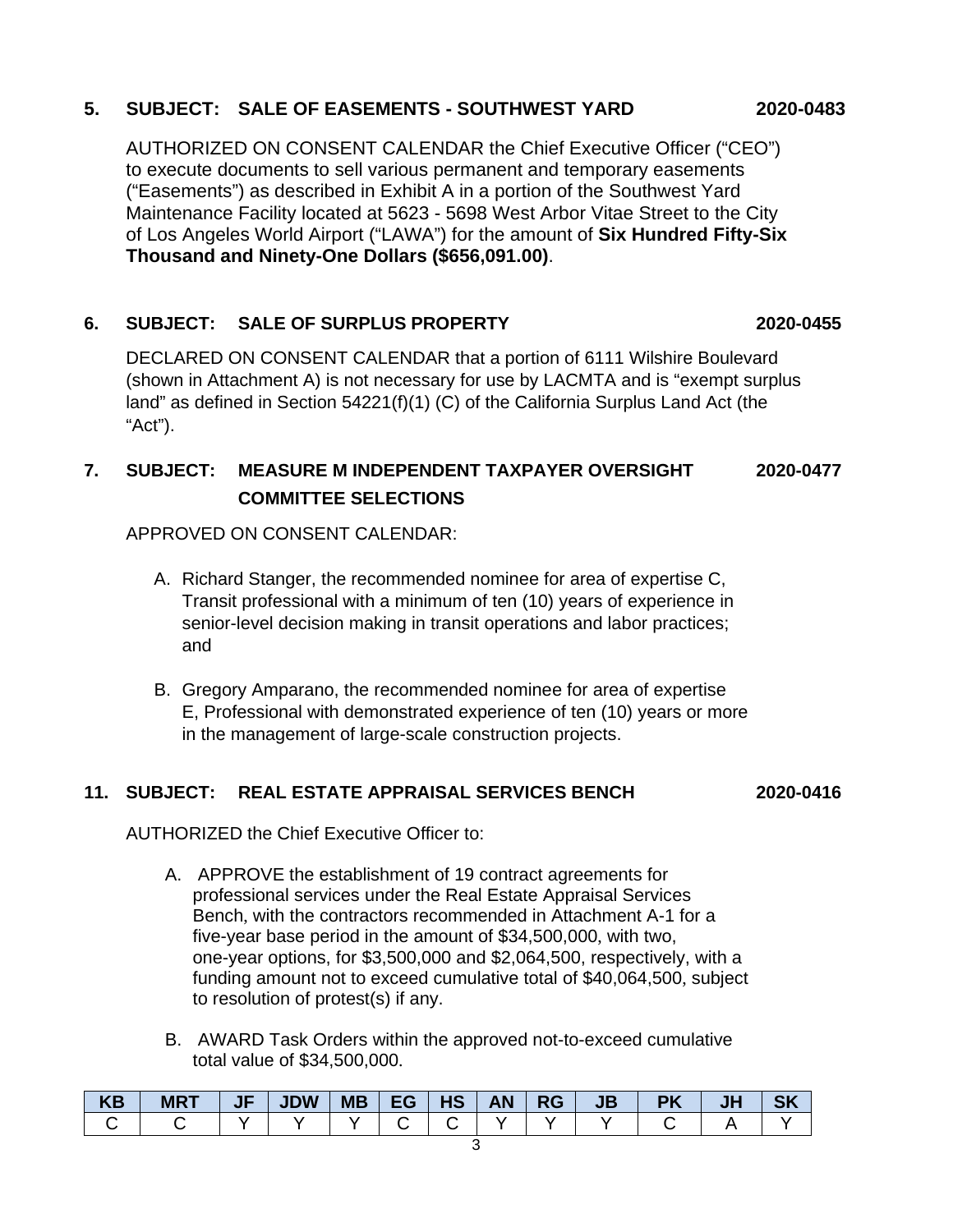### **12. SUBJECT: MARIACHI PLAZA JOINT DEVELOPMENT 2020-0420**

AUTHORIZED AS AMENDED the Chief Executive Officer to execute an amendment to an existing Exclusive Negotiation Agreement and Planning Document ("ENA") with East Los Angeles Community Corporation ("Developer") to extend the term by one year with an option to extend the term for an additional year for the joint development of Metro-owned property at the Mariachi Plaza Station.

## **SOLIS AMENDMENT:**

- A. Shorten the ENA extension to 3 months;
- B. Collaborate with ELAC to seek a mission-driven affordable housing developer or similar organization to bring on as a project partner;
- C. Collaborate with ELAC on additional outreach in order to ensure inclusivity of all community members; and
- D. Direct staff to report back within 3 months on the above directives.

| KP | <b>MR7</b> | JI | <b>JDW</b> | <b>MB</b> | $\mathsf{E}$ $\mathsf{E}$ | <b>HS</b> | <b>AN</b> | RG | JB |  |  |
|----|------------|----|------------|-----------|---------------------------|-----------|-----------|----|----|--|--|
|    |            |    |            |           |                           |           |           |    |    |  |  |

## **13. SUBJECT: METRO BIKE HUB OPERATIONS AND MAINTENANCE 2020-0413**

AUTHORIZED ON CONSENT CALENDAR the Chief Executive Officer to award Contract No. PS63912000 to BikeHub (dba BikeHub/Tranzito) for a firm fixed price of \$572,680 for a two-year base, and a two-year option term in an amount of \$497,892, for a total amount of \$1,070,572, effective September 22, 2020.

## **14. SUBJECT: MEASURE M MULTI-YEAR SUBREGIONAL PROGRAM 2020-0436 ANNUAL UPDATE - SOUTH BAY SUBREGION**

APPROVED ON CONSENT CALENDAR:

- A. programming of additional \$43.9 million within the capacity of Measure M Multi-Year Subregional Program (MSP) - South Bay Highway Operational Improvements Program;
- B. programming of additional \$15.9 million within the capacity of Measure M MSP - Transportation System and Mobility Improvements Program; and

C. AUTHORIZING the CEO or his designee to negotiate and execute all necessary agreements and/or amendments for approved projects.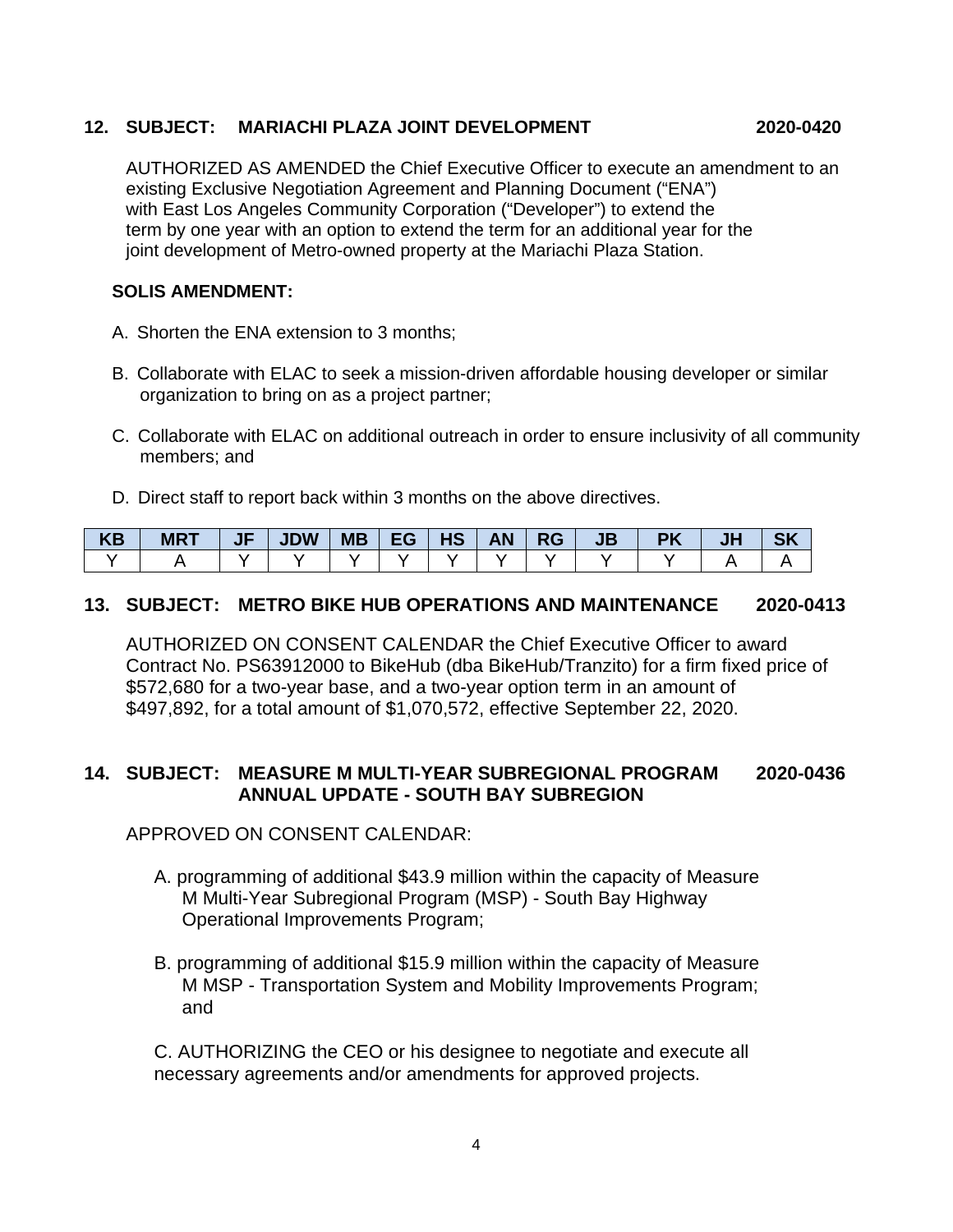## **15. SUBJECT: SEPULVEDA TRANSIT CORRIDOR 2020-0296**

AUTHORIZED the Chief Executive Officer (CEO) to:

- A. AWARD AND EXECUTE a 50-month, firm fixed price Contract No. AE67085000 to HTA Partners, a joint venture between HNTB Corporation, Terry A. Hayes Associates Inc. and AECOM Technical Services, Inc., for environmental analysis and advanced conceptual engineering (ACE) design services on the Sepulveda Transit Corridor in the amount of \$48,304,067 (inclusive of two optional tasks: Task 11 for an additional alternative in the amount of \$6,778,040 and Task 12 for Westside-LAX environmental clearance in the amount of \$7,544,627), subject to resolution of protest(s), if any; the amount of \$3,394,472 has been requested in the FY21 budget in Project 460305 (Sepulveda Transit Corridor) in Cost Center 4360 to support environmental clearance, Advanced Conceptual Engineering, and associated community outreach; upon approval of this action, staff will ensure necessary funds are allocated to the project in coherence with the Continuing Resolution until the FY21 budget is adopted in September; and
- B. APPROVE Contract Modification Authority in the amount of 25% of the contract award value and authorize the CEO to execute individual Contract Modifications within the Board-approved Contract Modification Authority.

| <b>KB</b> | <b>MRT</b> | JF | <b>JDW</b> | MB   EG | H <sub>S</sub> | AM | <b>RG</b> | JB | <b>PK</b> |  |
|-----------|------------|----|------------|---------|----------------|----|-----------|----|-----------|--|
|           |            |    |            |         |                |    |           |    |           |  |

## **16. SUBJECT: CRENSHAW NORTHERN EXTENSION 2020-0174**

- A. RECEIVED AND FILED the Crenshaw Northern Extension Advanced Alternatives Screening Study; and
- B. AUTHORIZED the Chief Executive Officer (CEO) to award and execute a 30-month, firm fixed price Contract No. AE64930000 to Connect Los Angeles Partners, a joint venture between WSP USA, Inc. and AECOM Technical Services, Inc., for environmental analysis (CEQA) and advanced conceptual engineering (ACE) in the amount of \$50,367,851, subject to resolution of protests, if any. However, only the amount of \$2.19M is requested in the FY21 budget for Professional Services in Cost Center 4350 (Special Projects), Project 475558 (Crenshaw Northern Extension). Upon approval of this action, staff will ensure necessary funds are allocated to the project in coherence with the Continuing Resolution until the FY21 budget is adopted in September.

| <b>KB</b> | <b>MRT</b> | JF   JDW   MB   *EG   HS   AN   RG   / |  |  | JB | <b>PK</b> |  |
|-----------|------------|----------------------------------------|--|--|----|-----------|--|
|           |            |                                        |  |  |    |           |  |

\*Voted under rule of necessity.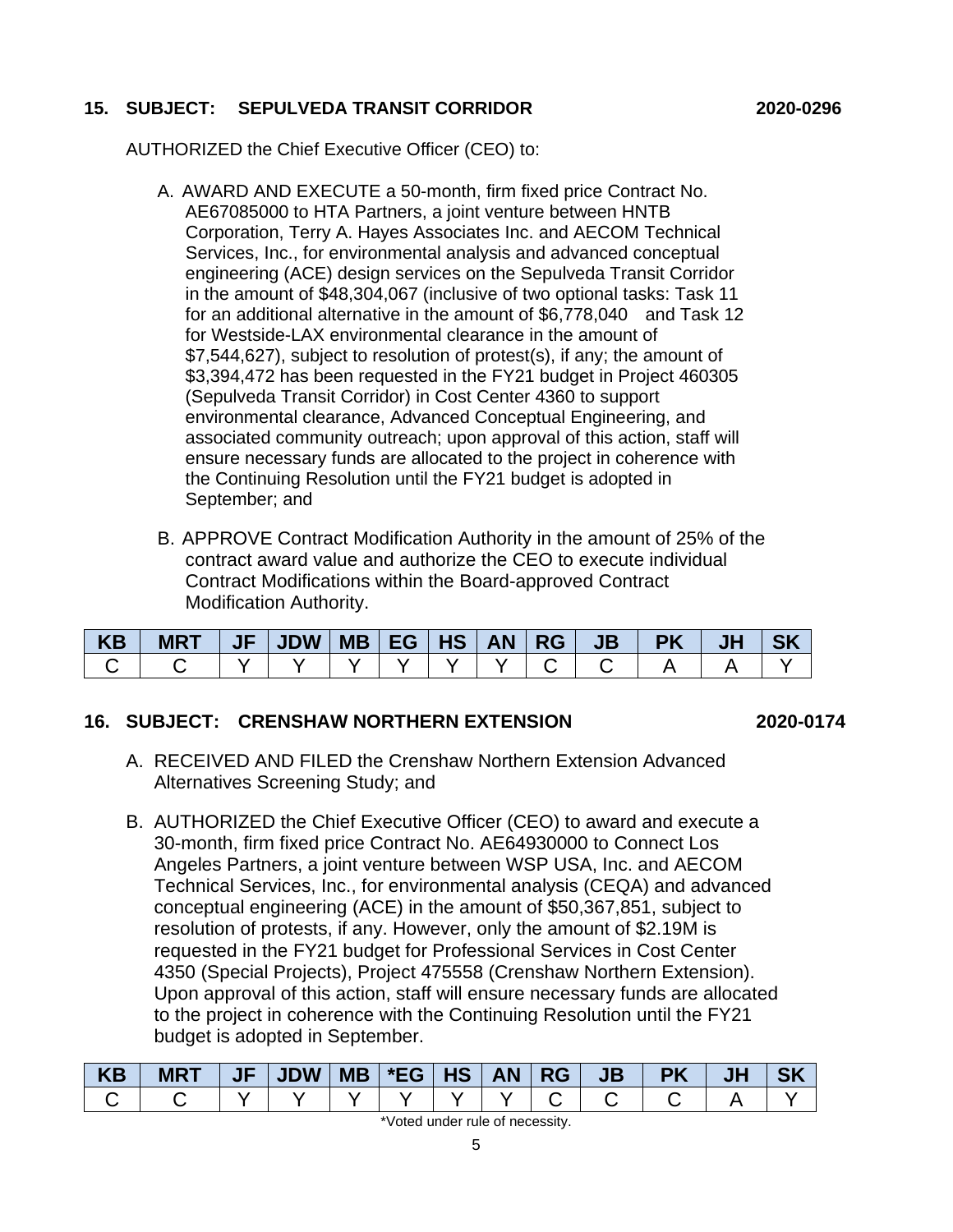## **17. SUBJECT: HIGH DESERT INTERCITY RAIL CORRIDOR SERVICE 2020-0046 DEVELOPMENT PLAN**

APPROVED ON CONSENT CALENDAR:

- A. programming of \$3 million of Measure M High Desert Multipurpose Corridor (HDMC) funds identified in the Expenditure Plan for Right-of-Way acquisition to be repurposed to develop an intercity rail corridor service development plan.
- B. a life of project budget of \$5 million for the High Desert Intercity Rail Corridor Service Development Plan which includes \$375,000 of in-kind contributions by DesertXpress Enterprises, LLC.
- C. DELEGATING authority to the Chief Executive Officer or his designee to enter into a Memorandum of Understanding (MOU) and any subsequent extensions or amendments with the Los Angeles County Department of Public Works to memorialize terms and conditions to advance \$1.5 million of Supervisorial 5th District Proposition A Local Return Transit Program discretionary funds to Metro to begin work on the High Desert Intercity Rail Corridor Service Development Plan and for Metro to repay the County of Los Angeles once the funding becomes available (Refer to Attachment C).
- D. AUTHORIZING the Chief Executive Officer to negotiate and execute all agreements to implement the High Desert Intercity Rail Corridor Service Development Plan.

## **19. SUBJECT: WESTLAKE/MACARTHUR PARK JOINT DEVELOPMENT 2020-0410**

AUTHORIZED ON CONSENT CALENDAR the Chief Executive Officer (CEO) to execute an Exclusive Negotiations Agreement and Planning Document (ENA) with the Walter J Company (Proposer) for the joint development of Metro-owned property at the Westlake/MacArthur Park Station (Site) for a period of eighteen (18) months, with an option to extend up to twelve (12) additional months.

| l ABS |  |  |  |  |  |  |
|-------|--|--|--|--|--|--|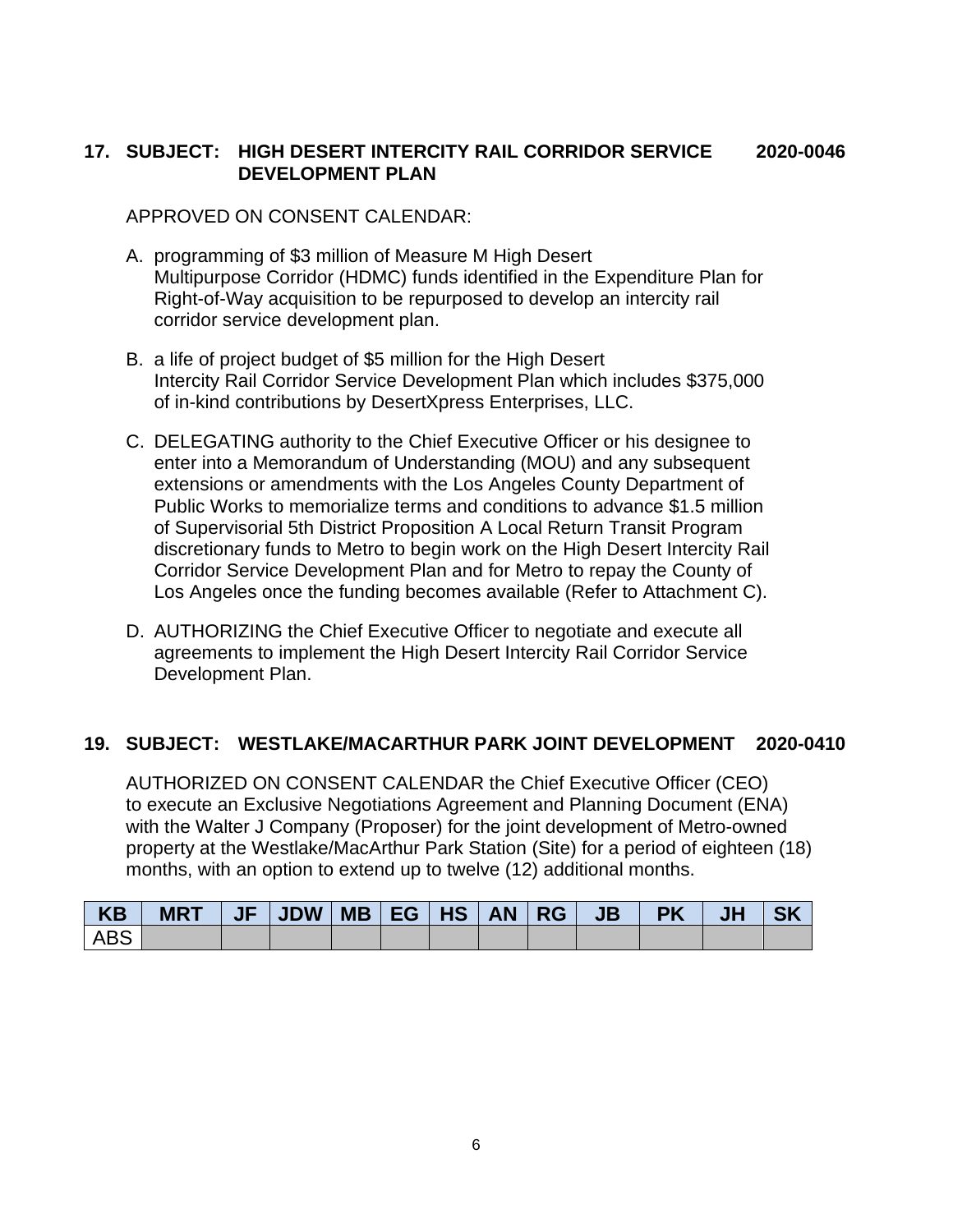#### **20. SUBJECT: VERMONT/SANTA MONICA JOINT DEVELOPMENT 2020-0279**

- A. AUTHORIZED the Chief Executive Officer (CEO) to execute a Purchase and Sale Agreement and agreements containing conditions, covenants, restrictions and easements with SMV Housing, L.P. (Developer), an affiliate of LTSC Community Development Corporation (LTSC), that provide for Developer's purchase from Metro of approximately 33,682 square feet of real property (Metro JD Property) next to the Vermont/Santa Monica B (Red) Line Station and the construction and operation of a mixed-use, affordable housing project (Project) on the Metro JD Property and adjacent Developer-owned property (collectively, Site), subject to Federal Transit Administration (FTA) and California Transportation Commission (CTC) concurrence;
- B. ADOPTED the attached resolution (Attachment D) authorizing the CEO or his designee to apply for, receive an allocation of funds, and to enter into, execute, and deliver a State of California Standard Agreement, and any and all other documents required or deemed necessary related to the California Department of Housing and Community Development Transit-Oriented Development (TOD) Housing Program in an amount not to exceed \$5,000,000 (TOD Grant) to fund station plaza improvements in support of the Project; and
- C. FOUND that the Project is categorically exempt from the California Environmental Quality Act (CEQA) pursuant to Section 15332/Class 32 (In-Fill Development Projects) of the CEQA Guidelines, and statutorily exempt pursuant to Public Resources Code Section §21080.27(a)(3) and Section §21080.27(b)(2) and to authorize the CEO to file a Notice of Exemption for the Project consistent with such exemptions.

| <b>KB</b> | <b>MRT</b> | JF | <b>JDW</b> | <b>MB</b> | EG | <b>HS</b> | AN | <b>RG</b> | <b>JB</b> | <b>PK</b> |  |
|-----------|------------|----|------------|-----------|----|-----------|----|-----------|-----------|-----------|--|
|           |            |    |            |           |    |           |    |           |           |           |  |

#### **25. SUBJECT: FY21 REVENUE SERVICE HOURS 2020-0521**

RECEIVED oral report on FY21 Revenue Service Hours.

| <b>KB</b> | <b>MRT</b> | $ $ JF $ $ JDW $ $ MB $ $ EG $ $ |  | <b>HS AN</b> | RG | JB   PK |  |  |
|-----------|------------|----------------------------------|--|--------------|----|---------|--|--|
|           |            |                                  |  |              |    |         |  |  |

#### **26. SUBJECT: ORAL REPORT ON REGIONAL CONNECTOR SERVICE 2020-0549 PLAN UPDATE**

RECEIVED ON CONSENT CALENDAR oral **report on Regional Connector Service Plan Update.**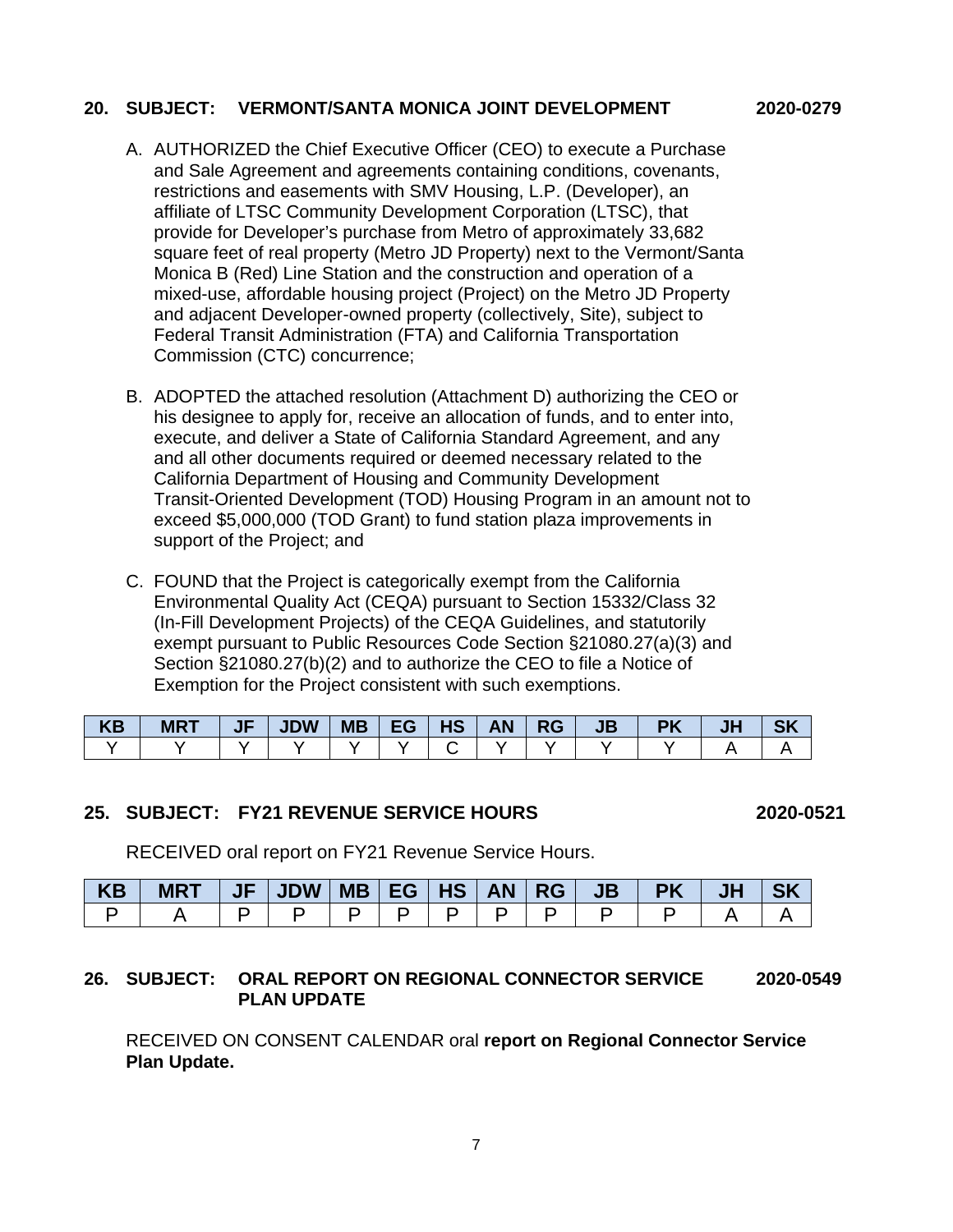## **30. SUBJECT: EXECUTE CONTRACT MODIFICATION FOR EIGHT (8) 2020-0061 DEPOT CHARGERS FOR ORANGE LINE ELECTRIC BUS CHARGING STATIONS, INCREASE CONTRACT MODIFICATION AUTHORITY AND STAFF DELEGATION AUTHORITY**

AUTHORIZED the Chief Executive Officer to:

- A. EXECUTE Modification No. 14 to Contract No. OP28367-001, Part D, awarded to New Flyer of America, to add eight (8) additional Depot Chargers for the Metro Orange Line buses and charging infrastructure at Firm Fixed price of \$1,138,133, increasing the Contract Value from \$73,289,973 to \$74,428,108.
- B. INCREASE the Contract Modification Authority (CMA) from 10% to 15% of the total base and option contract values to \$10,113,208 for Contract No. OP28367-001 Part D with New Flyer of America, Inc.
- C. INCREASE the Contract Modification Authority amount from 10% to 15% of the total base and option of contract values to \$11,795,724 for Contract OP28367-002, Part C, with BYD Coach & Bus, LLC.
- D. INCREASE staff delegation authority with El Dorado National (California), Inc. ("ENC") for future contract modifications for Contract No. OP28367- 000, Part A, to a not to exceed amount of \$1,000,000 for each contract modification action.
- E. INCREASE staff delegation authority with New Flyer of America for future contract modifications for Contract No. OP28367-003, Part B, to a not to exceed amount of \$1,000,000 for each contract modification action.
- F. INCREASE staff delegation authority with BYD Coach & Bus, LLC for future contract modifications for Contract No. OP28367-002, Part C, to a not to exceed amount of \$1,000,000 for each contract modification action.

| <b>KB</b> | <b>MRT</b> | <b>JF</b> | JDW | $MB$ EG $ $ HS $ $ AN |  | <b>RG</b> | J <sub>B</sub> | <b>PK</b> | JN |  |
|-----------|------------|-----------|-----|-----------------------|--|-----------|----------------|-----------|----|--|
|           |            |           |     |                       |  |           |                |           |    |  |

## **31. SUBJECT: DIVISION 11 AND 22 HVAC AND ROOF REPLACEMENT 2020-0318**

AUTHORIZED ON CONSENT CALENDAR the Chief Executive Officer to execute Contract Modification No. 3 to Contract No. C56872C1142 with Archico Design Build Inc. to provide Heating, Ventilation and Air Conditioning (HVAC) replacement and additional roofing replacement and increase the contract price by \$1,820,450.00 from \$6,570,294.00 to \$8,390,744.00.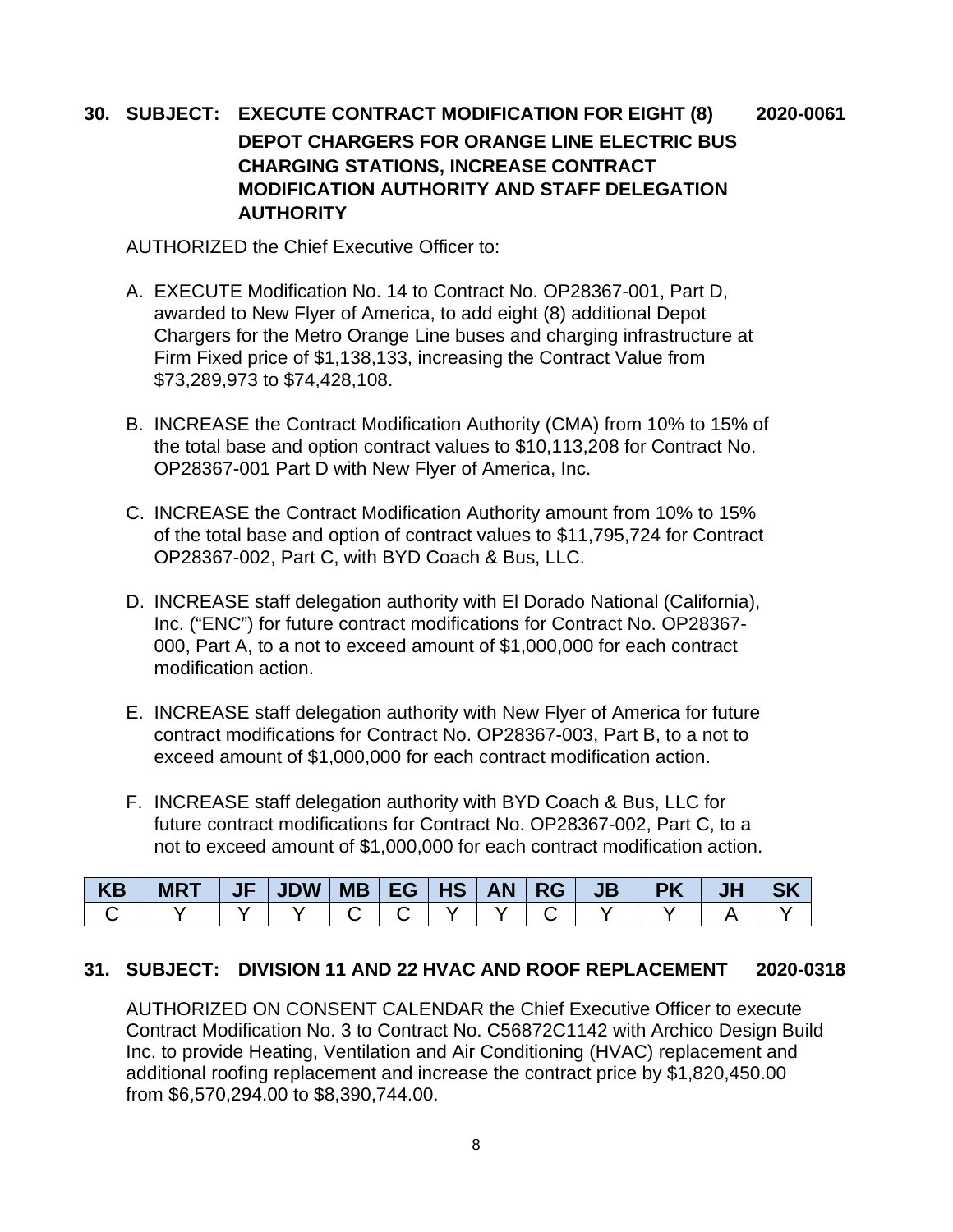## **33. SUBJECT: WESTSIDE PURPLE LINE EXTENSION SECTION 1 2020-0351 PROJECT**

## APPROVED ON CONSENT CALENDAR:

- A. AMENDING the Life-of-Project (LOP) budget by \$200,000,000 for the Westside Purple Line Extension Section 1 Project (Project) of \$2,778,879,593 to \$2,978,879,593 using the fund sources as summarized in Attachment A, consistent with the provisions of the Board-adopted Measure R and Measure M Unified Cost Management Policy (Attachment B), and
- B. AUTHORIZING the use of \$200,000,000 representing unused Expo Phases 1 and 2 funds for the proposed LOP Budget increase.

## **36. SUBJECT: METRO ADOPT-A-BIKE PILOT PROGRAM 2020-0050**

AUTHORIZED ON CONSENT CALENDAR:

- A. a policy revision for unclaimed bicycles left on Metro property that establishes a Metro Adopt-A-Bike Pilot Program.
- B. APPROVING the administration of a mini-grant program for community-based organizations to perform tasks that support the distribution of unclaimed bicycles through the Adopt-A-Bike Pilot Program with a focus on equity.

## **38. SUBJECT: FEDERAL LEGISLATION 2020-0481**

ADOPTED ON CONSENT CALENDAR staff recommended positions:

A. House Resolution 7389 (Pressley) - A bill to institute a federal grant program to support efforts to provide fare-free transit service. **SUPPORT**

## **40. SUBJECT: EQUITY AND RACE PROGRAM UPDATE 2020-0514**

RECEIVED AND FILED status report on the Equity and Race Program.

| KB | <b>MRT</b> | $ JF $ JDW $ MB $ EG $ RS $ AN $ RG $ JB |  |  |  | <b>PK</b> | JH | <b>SK</b> |
|----|------------|------------------------------------------|--|--|--|-----------|----|-----------|
|    |            |                                          |  |  |  |           |    |           |

## **41. SUBJECT: RESPONSE TO BOARD MOTION REGARDING CEO CALL 2020-0540 TO ACTION TO CONTROL COSTS**

RECEIVED AND FILED ON CONSENT CALENDAR the response to Board Motion Item 34.2 (Attachment A) at the May 28, 2020 Board Meeting (Directors Hahn, Garcetti, Butts, Solis) related to Cost Control Pertaining to COVID-19 Board Box.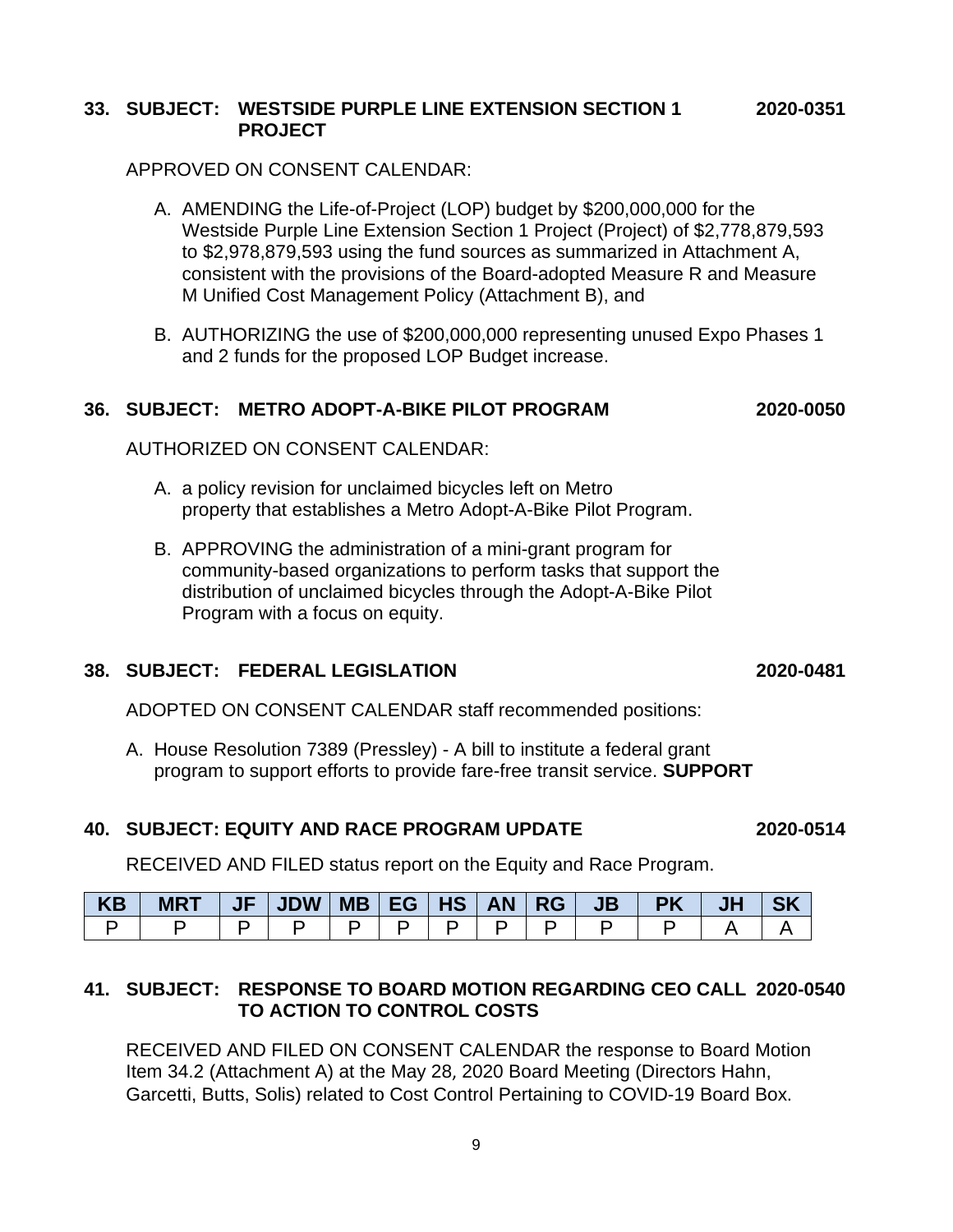## **43. SUBJECT: ADVERTISING, COMMERCIAL SPONSORSHIPS, AND 2020-0456 OTHER REVENUE OPPORTUNITIES**

RECEIVED AND FILED ON CONSENT CALENDAR staff update on commercial sponsorship efforts and expanded advertising options for the purpose of generating additional revenues. This is intended to be informational and will not require a Board Action. However, staff are seeking feedback in order to present actionable items for the Board at a later date.

## **44. SUBJECT: VOLUNTARY SEPARATION INCENTIVE PROGRAM 2020-0470**

AUTHORIZED the Chief Executive Officer to implement a Voluntary Separation Incentive Program (VSIP) that offers an enhanced additional benefit that provides cash payments of up to \$7,500, and an additional two years of retirement service credit, to eligible Non-Contract, AFSCME and Teamsters represented employees who voluntarily agree to separate or retire from Metro within a pre-designated retirement period. Metro Board approval is required in order to provide any additional or enhanced benefit to employees.

| <b>KB</b> | <b>MRT</b> | JF   JDW   MB   EG   HS   AN   RG |  |  | JB | <b>PK</b> |  |
|-----------|------------|-----------------------------------|--|--|----|-----------|--|
|           |            |                                   |  |  |    |           |  |

## **45. SUBJECT: REPORT ON MOTION TO "UPLIFT THE HUMAN SPIRIT 2020-0471 THROUGH METRO ART"**

RECEIVED AND FILED ON CONSENT CALENDAR a report and approach to "Uplift the Human Spirit Through Metro Art" in response to the June 2020 Board motion (Attachment A).

## **45.1.SUBJECT: AMENDMENT TO REPORT ON MOTION TO "UPLIFT THE 2020-0566 HUMAN SPIRIT THROUGH METRO ART"**

APPROVED AS AMENDED Amending Motion by Directors Butts, Garcetti, and Garcia that the Board direct the CEO to initiate the following policy directives:

- 1. Instruct staff to return to this Board in September with a specific set-aside percentage of interior space on both rail and busses to accommodate the placement of Metro Art posters, with preference for local artists, as we have done in the past; and
- 2. Include in the FY 21 Budget \$400,000 dollars to accomplish the goals outlined above. Staff will reprioritize available resources and work cross-departmentally to identify internal and external funding opportunities to support the projects.

| <b>KB</b> | <b>MRT</b> | <b>JF</b> | <b>JDW</b> | <b>MB</b> | EG | <b>HS</b> | <b>AN</b> | <b>RG</b> | <b>JB</b> | <b>D</b> | w. | $\sim$ $\prime$ |
|-----------|------------|-----------|------------|-----------|----|-----------|-----------|-----------|-----------|----------|----|-----------------|
|           |            |           |            |           |    |           |           |           |           |          |    |                 |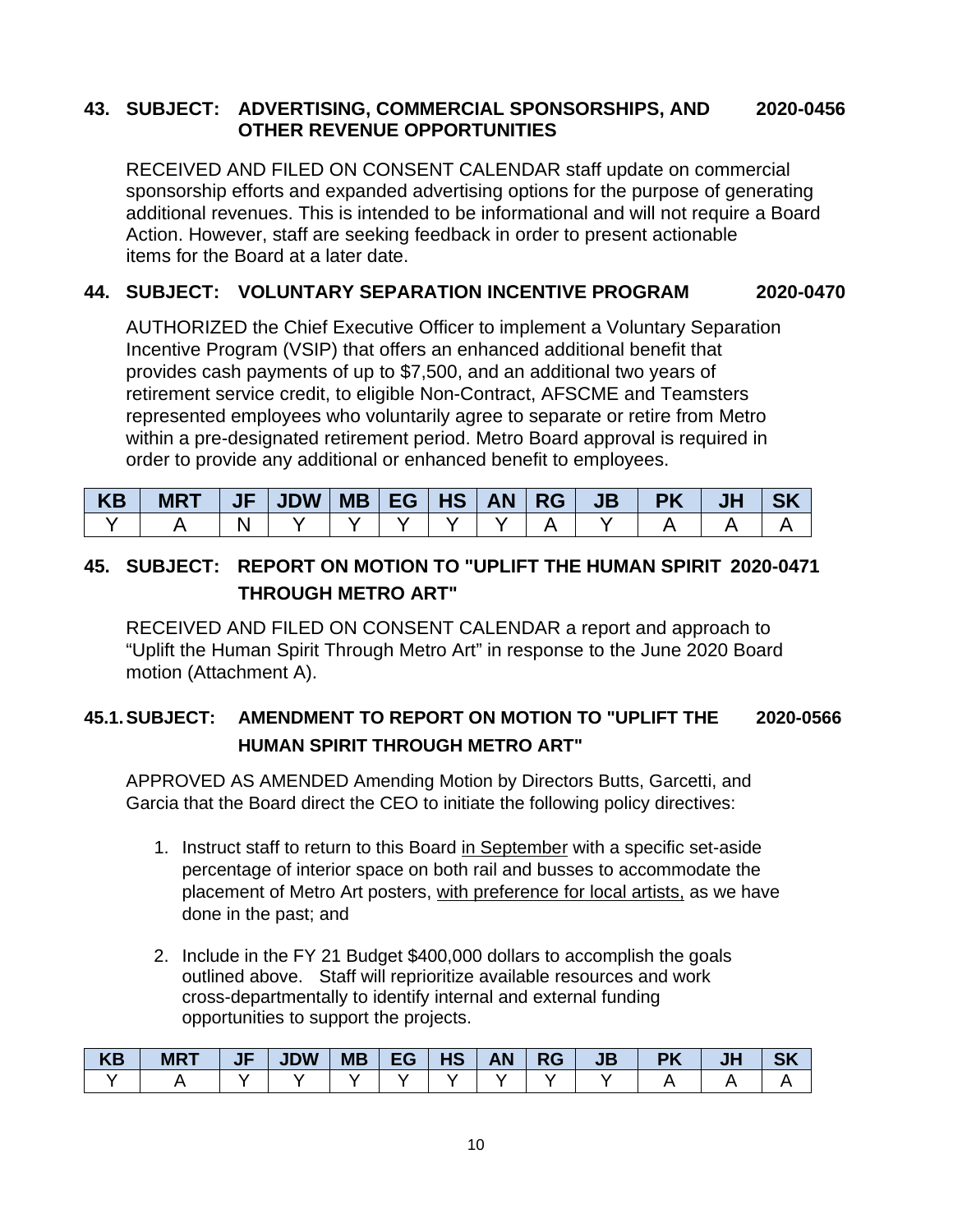## **47. SUBJECT: COUNTYWIDE CALL FOR PROJECTS 2020-0435**

APPROVED ON CONSENT CALENDAR:

- A. RECERTIFYING \$137.2 million in existing Fiscal Year (FY) 2020-21 commitments from previously approved Countywide Call for Projects (Call) and AUTHORIZING the expenditure of funds to meet these commitments as shown in Attachment A;
- B. DEOBLIGATING \$4.1 million of previously approved Call funding, as shown in Attachment B, and hold in RESERVE;
- C. REALLOCATING:
	- 1. \$1.67 million of Call funds originally programmed to the City of Los Angeles: 1) Westlake MacArthur Park Pedestrian Improvement - partial (#F3631), 2) Last Mile Folding Bike Incentive Program (#F7707), and 3) Building Connectivity with Bicycle Friendly Business Districts (#F9803), to the City of Los Angeles: 1) Exposition-West Bikeway-Northvale Project (#F3514) and 2) L.A. River Bike Path, Headwaters Section (#F5518);
	- 2. \$13.39 million of Call funds originally programmed to the City of Los Angeles: 1) Alameda Street Downtown LA: Goods Movement, Phase I (#F5207) and 2) Alameda Street Widening - North Olympic Boulevard to I-10 Freeway (#F9207), to the Metro's Rail to Rail Project;
	- 1. \$3.85 million of Call funds remaining in the City of Los Angeles Victory Boulevard Widening from Topanga Canyon Boulevard to De Soto Avenue, Phase II (#F1141), to the City of Los Angeles: 1) Widening San Fernando Road at Balboa Road (#F1129), 2) Olympic Boulevard and Mateo Street Goods Movement Improvement Phase II (#F1205), and 3) Burbank Boulevard Widening from Lankershim Boulevard to Cleon Avenue (#8046);
	- 2. \$456,144 of Call funds originally programmed to the County of Los Angeles Willowbrook Area Bikeway Improvements (#F3521), to Metro's Willowbrook/Rosa Parks Station Improvement Project, to complete the planned bikeway improvements; and
	- 3. \$582,739 of Call funds originally programmed to the City of Long Beach Park or Ride (#F9808), to the City of Long Beach San Gabriel River Bike Path Gap Closure at Willow Street (#F1528);
- D. AUTHORIZING the CEO to:
	- 1. Negotiate and execute all necessary agreements and/or amendments for previously awarded projects; and
	- 2. Amend the FY 2020-21 budget, as necessary, to include the 2020 Countywide Call Recertification and Extension funding in the Subsidies budget;

(continued on next page)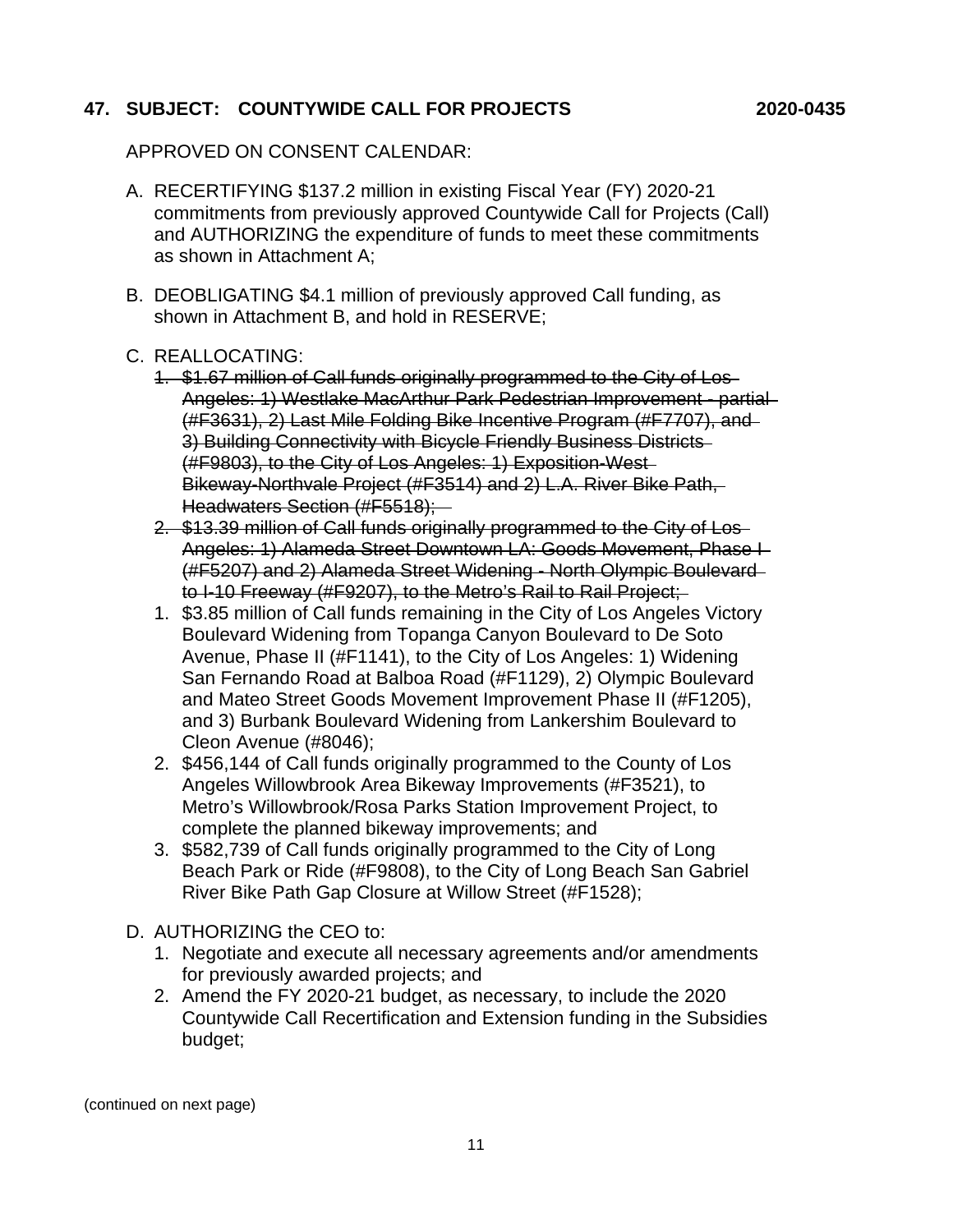(Item 47 – continued from previous page)

- E. changes to the scope of work for:
	- 1. City of El Monte El Monte Regional Bicycle Commuter Access Improvements (#F7520);
	- 2. City of Los Angeles Westlake MacArthur Park Pedestrian Improvement Project (#F3631);
	- 3. City of Los Angeles Magnolia Boulevard Widening (North Side) Cahuenga Boulevard to Vineland (#F7123);
	- 4. City of Los Angeles Walk Pico! A Catalyst for Community Vitality & Connectivity (#F7624); and
	- 5. City of Santa Clarita 13th Street/Dockweiler Drive Extension (#F7105);
- F. RECEIVING AND FILING:
	- 1. Time extensions for 62 projects shown in Attachment D;
	- 2. Reprogramming for one project shown in Attachment E; and
	- 3. Update on future countywide Call considerations

### **48. SUBJECT: I-5 NORTH HOV & TRUCK LANE ENHANCEMENT 2020-0491 CONSTRUCTION SUPPORT SERVICES CONSULTANT (CSSC) CONTRACT ACTION: APPROVE RECOMMENDATIONS**

AUTHORIZED the Chief Executive Officer to:

- A. Negotiate and execute a 5-year cost-plus fixed fee Contract No. PS67828 with Hill International, Inc. to provide Construction Support Services for the I-5 North HOV & Truck Enhancement Project (Project), in an amount not-to-exceed \$50,000,000, and exercise 2 one-year options, when deemed appropriate; and
- B. Authorize the CEO to execute individual Contract Modifications within the Board approved Life of Project Budget.

| <b>KB</b> | MR <sub>1</sub> | <b>JF</b> | <b>JDW</b> | <b>MB</b> | <b>EG</b> | HS | <b>AN</b> | <b>RG</b> | <b>JB</b> |  | $\sim$ |
|-----------|-----------------|-----------|------------|-----------|-----------|----|-----------|-----------|-----------|--|--------|
|           |                 |           |            |           |           |    |           |           |           |  |        |

## **49. SUBJECT: UPDATE ON CRENSHAW/LAX PROJECT 2020-0579**

RECEIVED oral report on Crenshaw/LAX Project.

| <b>KB</b> | <b>MRT</b> | JF' | <b>JDW</b> | $MB$ EG $ HS $ | AN/ | RG | JB' | <b>PK</b> | JF |  |
|-----------|------------|-----|------------|----------------|-----|----|-----|-----------|----|--|
|           |            |     |            |                |     |    |     |           |    |  |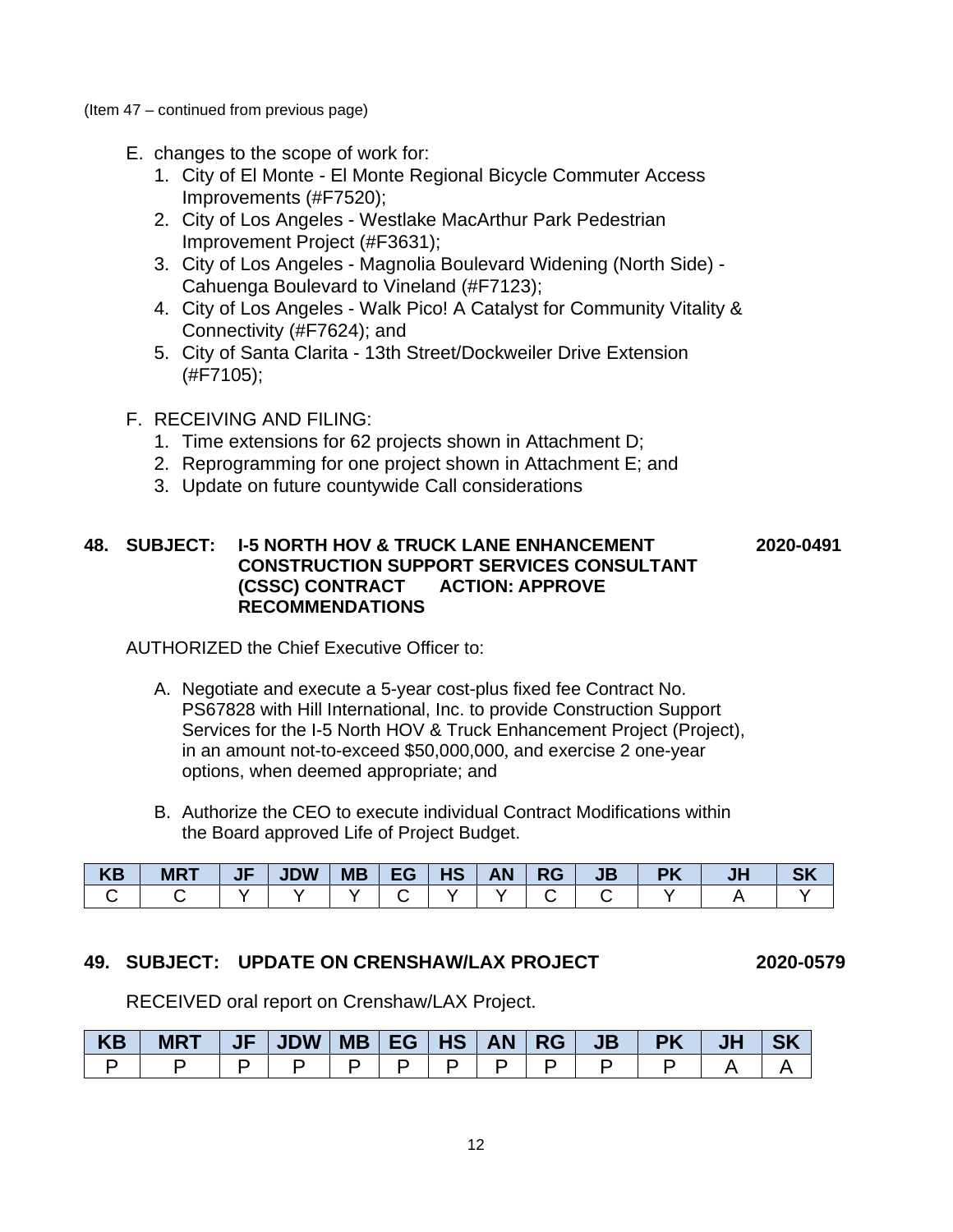## **50. SUBJECT: ROSECRANS/MARQUARDT GRADE SEPARATION 2020-0461 PROJECT**

### APPROVED:

A. Holding a hearing on the proposed Resolution of Necessity; and

B. Adopting a Resolution of Necessity authorizing the commencement of an eminent domain action to acquire a Utility Overhang Easement and a 54-month Temporary Construction Easement from the property identified as Parcel RM-17 (APN: 8059-029-036; formerly 8059-029-006 and 8059-029-007). The property listed above is herein referred to as the "Property".

## (REQUIRED 2/3 BOARD VOTE)

| KB | <b>MRT</b> | JF JDW   MB   EG   HS   AN   RG |  |  | JB | <b>PK</b> |  |
|----|------------|---------------------------------|--|--|----|-----------|--|
|    |            |                                 |  |  |    |           |  |

## **51. SUBJECT: CLOSED SESSION 2020-0577**

A. Conference with Legal Counsel - Existing Litigation - G.C. 54956.9(d)(1) 1. Martin Calixto Loera, et al. v. LACMTA, Case No. BC 702038

AUTHORIZED settlement of \$375,000.

| <b>KB</b> | <b>MRT</b> | JF | <b>JDW</b> |  |  | $MB$ EG   HS   AN   RG | <b>JB</b> | <b>PK</b> | JF |  |
|-----------|------------|----|------------|--|--|------------------------|-----------|-----------|----|--|
|           |            |    |            |  |  |                        |           |           |    |  |

2. George Adam McMeekin v. LACMTA, Case No. 19STCV05948

AUTHORIZED settlement of \$275,000.

| KB | <b>MRT</b> | $JF$ $ $ $JDW$ $ $ | MB   EG   HS   AN   RG |  |  | <b>JB</b> | <b>PK</b> | JH |  |
|----|------------|--------------------|------------------------|--|--|-----------|-----------|----|--|
|    |            |                    |                        |  |  |           |           |    |  |

3. Katherine Scott, et al. v. LACMTA, Case No. BC686911

AUTHORIZED settlement of \$675,000.

| KB | <b>MRT</b> | JF   JDW   MB   EG   HS   AN   RG |  |  | JB | <b>PK</b> |  |
|----|------------|-----------------------------------|--|--|----|-----------|--|
|    |            |                                   |  |  |    |           |  |

(continued on next page)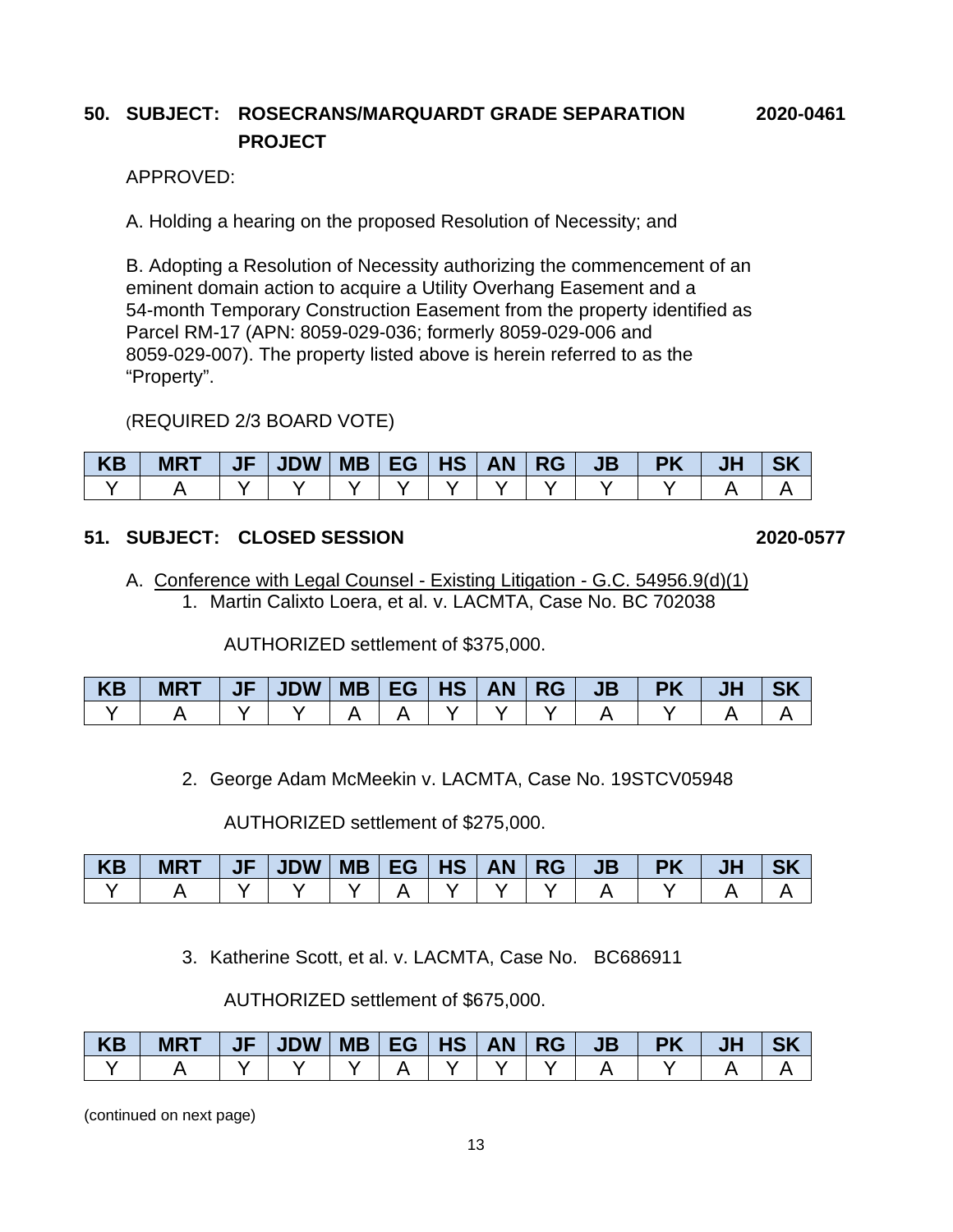(Item 51 – continued from previous page)

4. City of Beverly Hills v. LACMTA, et al., USDC Case No. CV 18- 3891-GW(SSx)

NO REPORT.

**ADJOURNED AT 3:11 P.M. IN MEMORY OF WILFREDO CORSINO, A BUS OPERATOR WITH DIVISION 13; JASON ROSS, A BUS OPERATOR WITH DIVISION 7; NERI PEREIRA, A METRO CONTRACTOR; GABY O'DONNELL AND GREG O'DONNELL, THE MOTHER AND STEPFATHER OF MAYOR GARCIA; AND FORMER BOARD CHAIR HAL BERNSON.**

###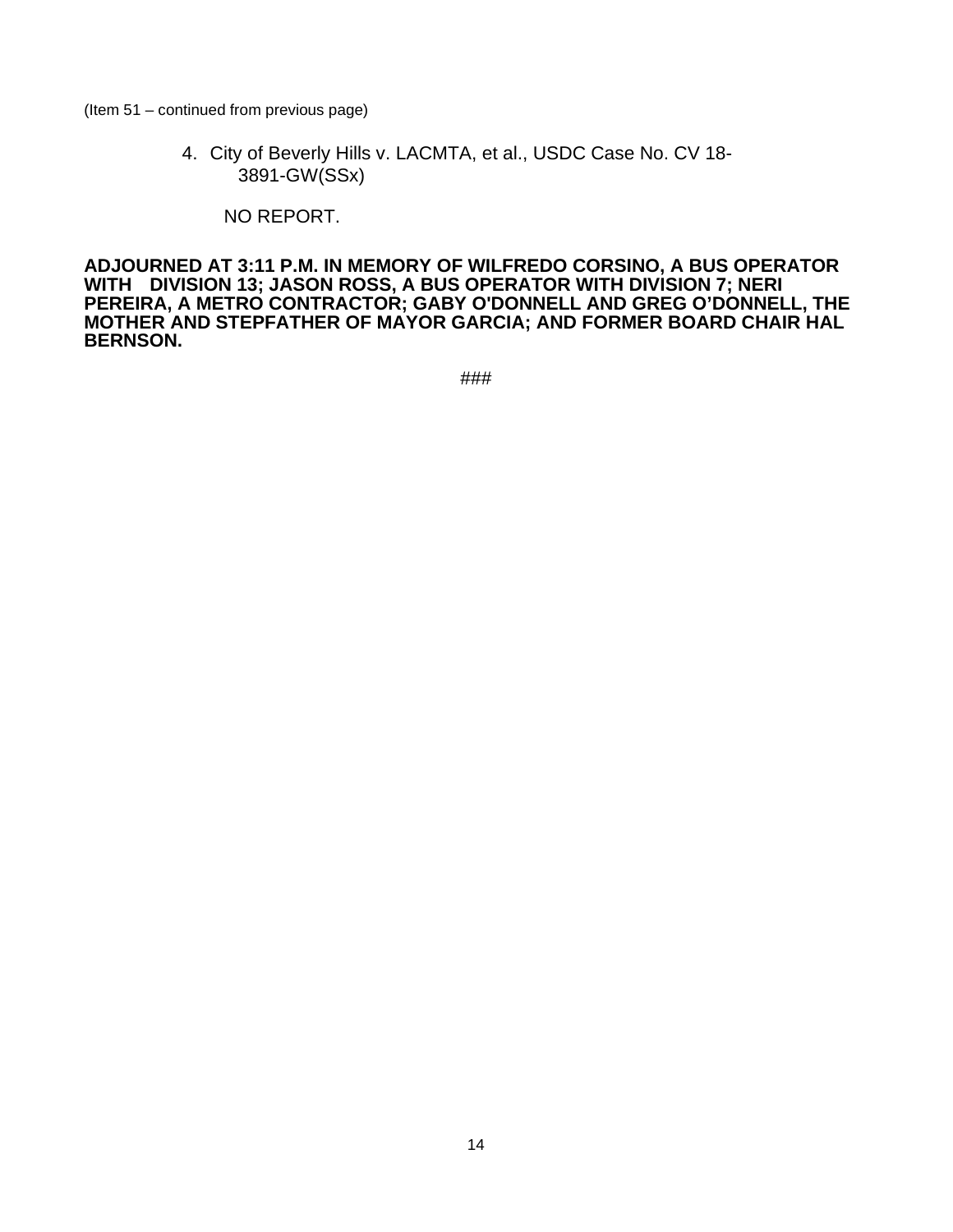## **List of Written Public Comments (E-mail & Postal Mail) Received for August 2020:**

1.Aaron Stein-Chester 2.Abundant Housing Los Angeles 3.Ada Houng 4.Adam Conover 5.Alex Visotzky 6.Alexis Perez Nava 7.Allison Riley 8.Andrew Fox 9.Andrew Thomas 10.Angelina Ortiz 11.Anisha Hingorani/Advancement Project California 12.Anthony Fonseca 13.Bart Reed/Transit Coalition 14.Beatriz Zaragoza 15.Bill Lam 16.BizFed 17.Bob Anderson- Sherman Oaks Homeowners Association 18.Brady Collins 19.Brenna Galvin 20.Bryan Matsumoto 21.Bryn Lindblad/Climate Resolve 22.Bubba Fish 23.Cameron Wilshire 24.Carla De Paz/Community Power Collective 25.Carla Vásquez-Noriega 26.Carlos Medina 27.Carmina Calderon- Community Power Collective 28.Caroline Glenn 29.Caroline Labiner Moser- Greater Wilshire Neighborhood Council 30.Carolynn Johnson/Institute for Transportation and Development Policy 31.Casey Castor 32.Charley Casler 33.Chase Engelhardt 34.Chris Barrow 35.Christian Horvath- Redondo Beach Councilmember 36.City of Beverly Hills 37.City of Monrovia 38.City of West Hollywood 39.Claudia Calderon 40.Conrad Starr- Greater Wilshire Neighborhood Council 41.Courtney Kemp 42.Cristofer Son 43.Cyndi Otteson 44.Cynthia Rose/Santa Monica Spoke 45.Cynthia Wong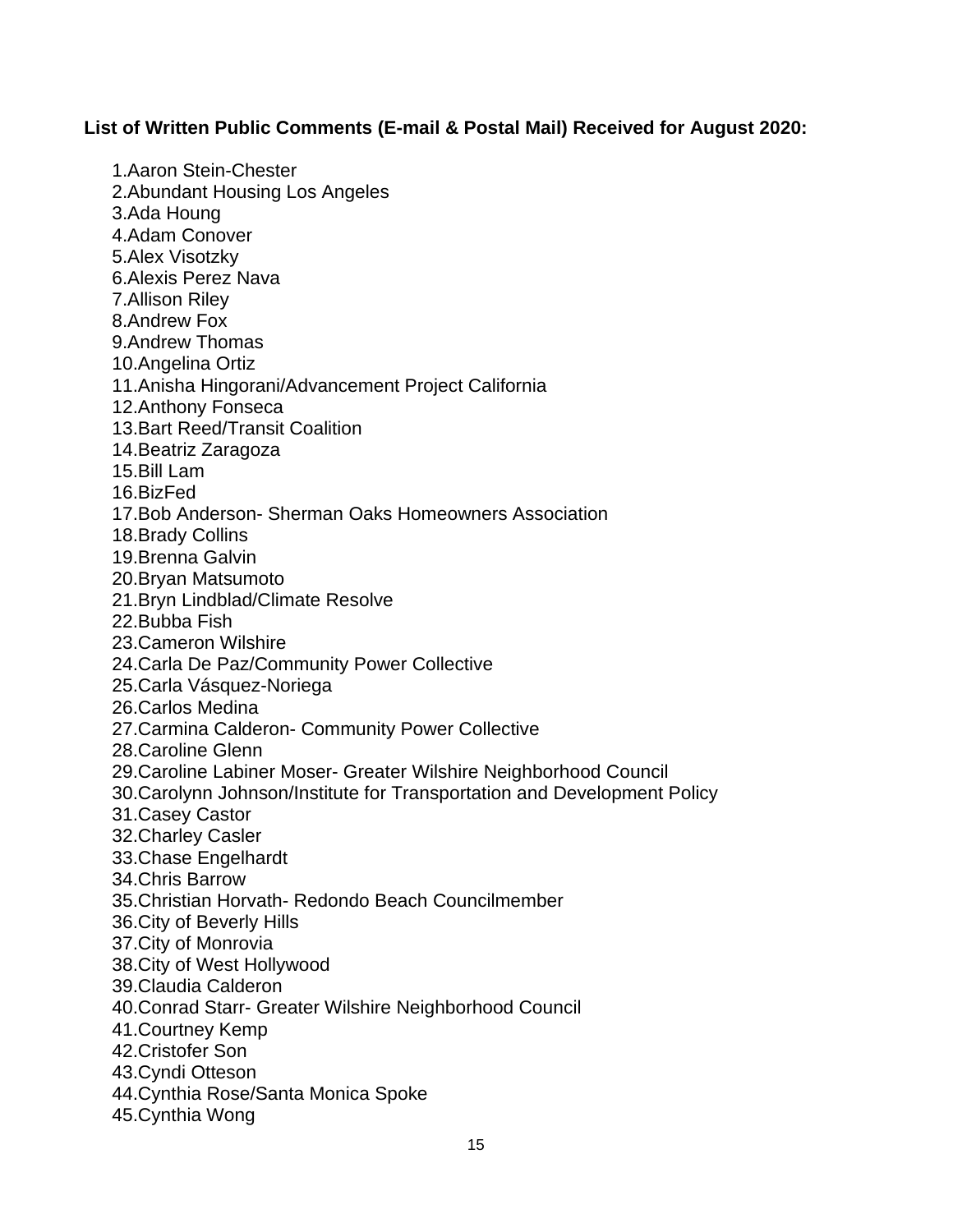46.Daniel C. Gomez 47.Daniel Jordan- City of Duarte 48.Daniel Morales 49.Daniel Tellalian 50.David Bradgon/TransitCenter 51.David Diaz/Active San Gabriel Valley 52.David E. Ryu- LA Councilmember, 4th District 53.David Levitus, Ph.D./LA Forward 54.Dylan Feik- City of Monrovia 55.East LA Community Corporation 56.Elaine Lee 57.Elba Serrano 58.Eli Akira Kaufman/Los Angeles County Bicycle Coalition 59.Eli Lipmen/Move LA 60.Elizabeth Medrano 61.Elizabeth Thompson 62.Emily Han 63.Emma Soren 64.Erich Bollmann 65.Ernesto Espinoza 66.Ernesto Hidalgo 67.Eva García 68.Fanny Guzman-Ortiz 69.Francesca de la Rosa/Women Organizing Resources, Knowledge and Services (WORKS) 70.Gaia Madre 71.Gema Sandoval 72.Genise Choy 73.Grace Doyle 74.Greater Miracle Chamber of Commerce 75.Héctor Huezo 76.Hilary Norton/FASTLinkDTLA 77.Hollywood Chamber of Commerce 78.Ian Vargas 79.Isaac Katz 80.Jack Meyerhoff 81.Jake Aftergood 82.Jamie Thomas 83.Jasmine Little 84.Jennifer Willoughby 85.Jenny Morataya 86.Jerome Chou/Kounkuey Design Initiative (KDI) 87.Jessica Cowley 88.Jessica Lall/Central City Association 89.Jessica Meaney/Investing in Place 90.Jim Mill 91.Joe Linton 92.John Leonard- City of West Hollywood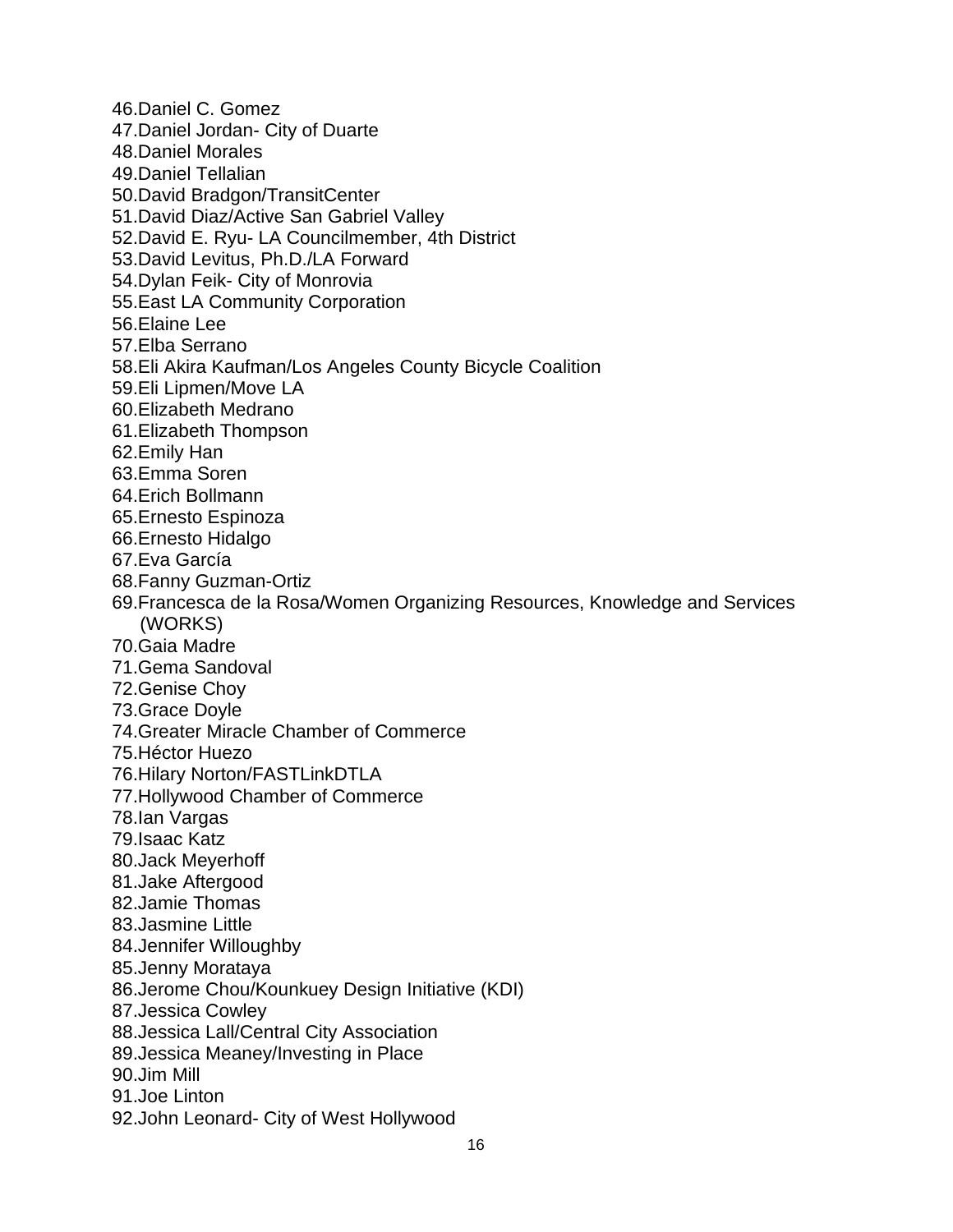93.John Yi/Los Angeles Walks 94.Jordan Blakeman 95.Jovenes, Inc. 96.Julie Chernesky 97.Karina Rodriguez 98.Kelsey Stefanson 99.Kelsie Adams 100.Kevin Maffris 101.L Munoz 102.Laura Raymond/Alliance for Community Transit – Los Angeles 103.Laura Zavala 104.Leora Glass 105.Leslie Palaroan 106.Lindsey Horvath- City of West Hollywood 107.Lisa Baca 108.Lorenzo Mutia 109.Manny Rodriguez 110.Manuel Salazar 111.Maricela Martinez 112.Mark Jolles 113.Martha Camacho-Rodriguez/Social Eco Education-LA (SEE-LA) 114.Martha Gonzalez 115.Maryann Aguirre/People for Mobility Justice 116.Matt Mason 117.Matthew Gerard 118.Melanie J. Prasad, Esq./Jobs to Move America 119.Melissa and Dee Robertson 120.Michael Schneider/Streets for All 121.Michael Siegel 122.Michael Texter 123.Mike Royce 124.Monica Carlos 125.Nate Gualtieri 126.Nathan Bartley 127.Neal Berliner 128.New Economics for Women 129.Nick Andert 130.Olga Lexell 131.Oscar Monge/T.R.U.S.T. South LA 132.Padric Gleason Gonzales 133.Pastor William D. Smart 134.Pat Owens 135.Paul Koretz- LA Councilmember, 5th District 136.Pedro Birba 137.Pierre Gourdain/FlixBus 138.Pilar Schiavo/West Valley People's Alliance 139.Renaldo Wilson 140.Rich Anderson